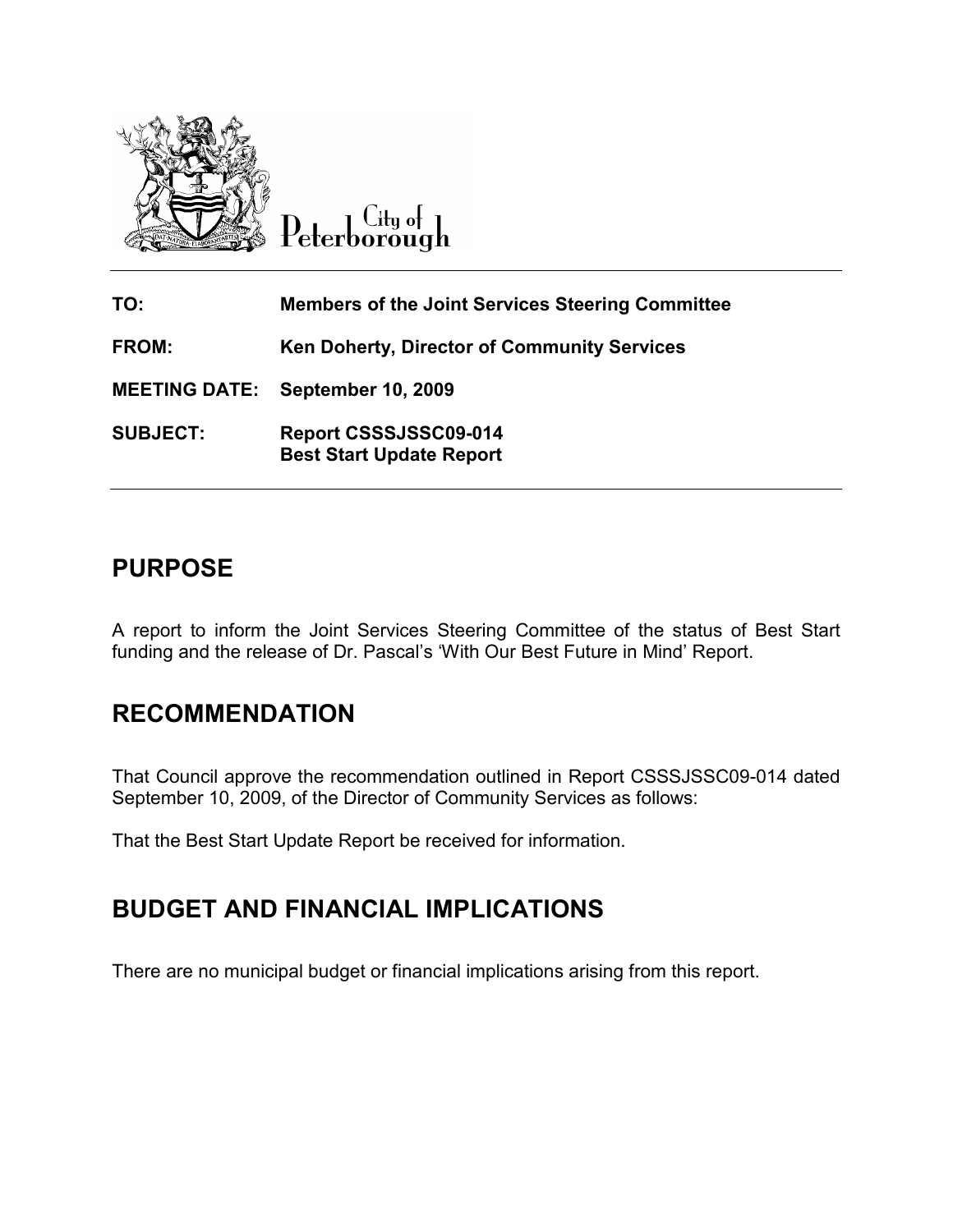## BACKGROUND

The Province of Ontario's vision for Best Start is to create a comprehensive integrated system of services covering the spectrum of health, education, social and family supports and children's services from the pre-natal stage through transition to school.

### Full Day Learning

A component of Best Start is the implementation of full day learning for 4 and 5 year olds. During November of 2007, Premier Dalton McGuinty appointed Dr. Charles Pascal as the Special Advisor on Early Learning. He was asked to recommend how best to implement full day learning, how to reinvest and redirect resources for this initiative, and how to build onto Ontario's Best Start strategy of a comprehensive, continuous and integrated system for children and their families. Dr. Pascal's report "With Our Best Future in Mind – Implementing Early Learning in Ontario" was released in June 2009.

The report recommends that provincially, the Ministry of Education will have the leadership role and that an Early Years Division be developed. This Division would be responsible for developing and implementing an Early Years Policy framework. Beginning in September 2010, implementation of full day learning would begin and be completed by 2013. The Ministry of Education would be responsible for children birth to 12 years but specifically for children 4 - 12 years of age.

Dr. Pascal also recommends that local municipal authorities, Consolidated Municipal Service Managers (CMSM's), continue to play a key role, as they are best positioned to lead the transformation of service delivery for children from birth to 4 years of age. CMSM's working with local School Boards and Best Start Partners will develop local Early Years Service Plans that would include outcomes, benchmarks, timelines and accountability mechanisms. CMSM's would continue to be responsible for Early Years Service contracts and the broader system management of a network of Best Start Child and Family Centres for children from birth to 4 years of age at the local level.

With appropriate resources, CMSM's would be responsible for the local creation and system management of a community network of Best Start Child and Family Centres. The centres would be developed and expanded by consolidating resources, governance and mandates of existing childcare, family resource, and early intervention services. This is to include regulated centre-based and home childcare, family resource programs, Ontario Early Years Centres, Parenting and Family Literacy Centres, Healthy Babies Healthy Children, Preschool Speech and Language, Child Care Special Needs Resourcing and Family Literacy Co-ordinators. This is consistent with the Provincial-Municipal Fiscal and Service Delivery review. All service expansion would take place through the Best Start Child and Family Centres and School Boards. Municipal funding contributions would remain.